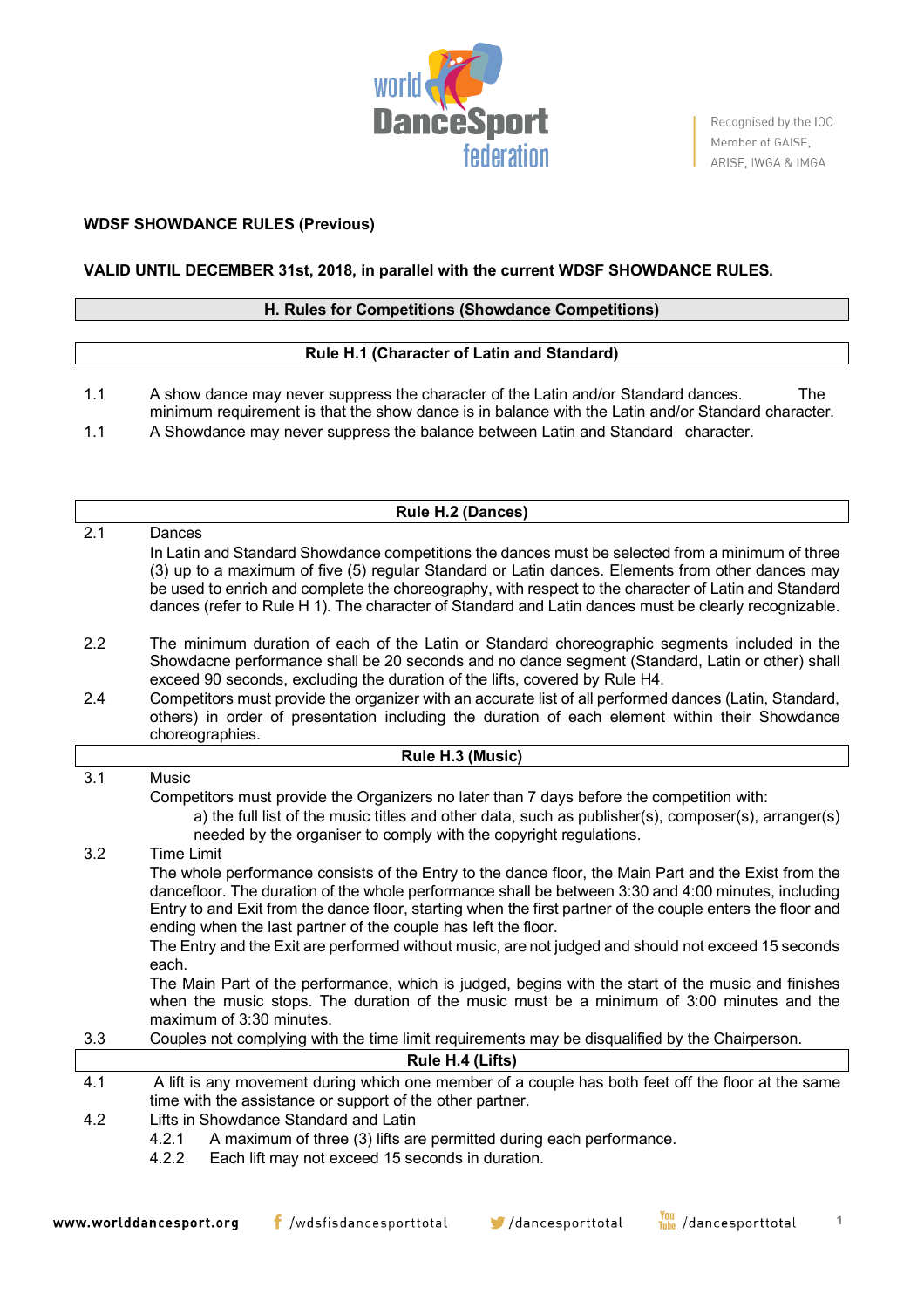|     | Rule H.5 (Holds)                                                                                 |
|-----|--------------------------------------------------------------------------------------------------|
| 5.1 | In Showdance Standard the couple may release the normal Standard Hold for a maximum of 8 bars    |
|     | in any one dance used within performance with a maximum of 24 bars of music over the whole       |
|     | performance. The release of Holds as part of the lift is not counted into the above restriction. |
| 5.2 | in Showdance Latin there are no restrictions regarding the couple's Hold.                        |

|     | <b>Rule H.6 (Rehearsals)</b>                                                                                                                                                                                                                                                                                                                                                                                                                                                                                                                                                                                                                                              |
|-----|---------------------------------------------------------------------------------------------------------------------------------------------------------------------------------------------------------------------------------------------------------------------------------------------------------------------------------------------------------------------------------------------------------------------------------------------------------------------------------------------------------------------------------------------------------------------------------------------------------------------------------------------------------------------------|
| 6.1 | Organizers must grant each couple an opportunity to conduct a full rehearsal on the proposed<br>competition floor, at a reasonably convenient time, for a minimum of 10 minutes'<br>rehearsal<br>time, to test the competition floor and the Organizer's production of the couple's selected music.<br>Every couple should be present a minimum of 15 minutes before they start their rehearsal.                                                                                                                                                                                                                                                                          |
| 6.2 | All athletes, all WDSF Chairpersons, the WDSF Invigilator, and all camera operators, sound<br>engineers, and lighting engineers must be present for the duration of all such rehearsals.                                                                                                                                                                                                                                                                                                                                                                                                                                                                                  |
| 6.3 | All shows will be filmed under rehearsal and during the show to be used only as<br>information in<br>any decision about violations of these Rules. The Chairperson must disqualify any couple who fail to<br>appear for any rehearsal.                                                                                                                                                                                                                                                                                                                                                                                                                                    |
| 6.4 | During a rehearsal the invigilator shall judge the dances based on any rules and regulations set by<br>WDSF. In case of a violation of one or more of such rules and regulations the invigilator shall inform<br>the respective couple, so they can make adjustments to their show.                                                                                                                                                                                                                                                                                                                                                                                       |
| 6.5 | Except for the above-mentioned changes in a Showdance all dancers must show the same show and<br>choreography throughout the rehearsal and the competition. During the rehearsal and all competition<br>rounds, the same dresses and costumes must be used and the lighting and music shall be the same.                                                                                                                                                                                                                                                                                                                                                                  |
| 6.6 | If a technical problem with the music occurs during a Showdance, the affected couple must be given<br>the opportunity to demonstrate once more after the last couple in the rehearsal and<br>must be given<br>time to solve the problem with the music. If the problem cannot be solved they must be disqualified from<br>the competition. If such problems occur for the first time<br>during the first round, the same<br>procedure applies so that the affected couple may repeat their performance after the last couple<br>performs in the first round. The Invigilator shall immediately disqualify a couple who experience<br>subsequent technical music problems. |
|     | Rule H.7 (Order of Performances)                                                                                                                                                                                                                                                                                                                                                                                                                                                                                                                                                                                                                                          |
| 7.1 | In each round, the order of performances must be drawn under the scrutiny of the Chairperson. The<br>draw made for rehearsals is used also for the first round of the competition.                                                                                                                                                                                                                                                                                                                                                                                                                                                                                        |
|     | <b>Rule H.8 (Lighting)</b>                                                                                                                                                                                                                                                                                                                                                                                                                                                                                                                                                                                                                                                |
| 8.1 | All couples must perform in the same lighting conditions in all rounds. All other lighting must be excluded<br>except spotlights.                                                                                                                                                                                                                                                                                                                                                                                                                                                                                                                                         |
|     | Follow spotlights may only be used to illuminate every couple in the same way.                                                                                                                                                                                                                                                                                                                                                                                                                                                                                                                                                                                            |
| 8.2 | Any direct glare of the competing couple has to be avoided by suitable measures such as positioning<br>the spotlights as high as possible.                                                                                                                                                                                                                                                                                                                                                                                                                                                                                                                                |
|     | Rule H.9 (International Showdance Competitions)                                                                                                                                                                                                                                                                                                                                                                                                                                                                                                                                                                                                                           |
| 9.1 | International Showdance Competitions are held in the following disciplines:                                                                                                                                                                                                                                                                                                                                                                                                                                                                                                                                                                                               |
|     | <b>Standard Showdance</b><br>a)                                                                                                                                                                                                                                                                                                                                                                                                                                                                                                                                                                                                                                           |
|     | Latin Showdance<br>b)                                                                                                                                                                                                                                                                                                                                                                                                                                                                                                                                                                                                                                                     |
| 9.2 | Format                                                                                                                                                                                                                                                                                                                                                                                                                                                                                                                                                                                                                                                                    |
|     | 9.2.1<br>For up to 18 couples a Showdance competition comprises only two (2) rounds including the<br>final. The number of finalists depends on the number of entries as follows:                                                                                                                                                                                                                                                                                                                                                                                                                                                                                          |
|     | 7 or less couples final only<br>$\bullet$                                                                                                                                                                                                                                                                                                                                                                                                                                                                                                                                                                                                                                 |
|     | 8 to 12 couples $\rightarrow$ 6 finalists<br>$\bullet$                                                                                                                                                                                                                                                                                                                                                                                                                                                                                                                                                                                                                    |

- 13 to 14 couples  $\rightarrow$  7 finalists
- 15 to 16 couples  $\rightarrow$  8 finalists
- 17 to 18 couples  $\rightarrow$  9 finalists

//dancesporttotal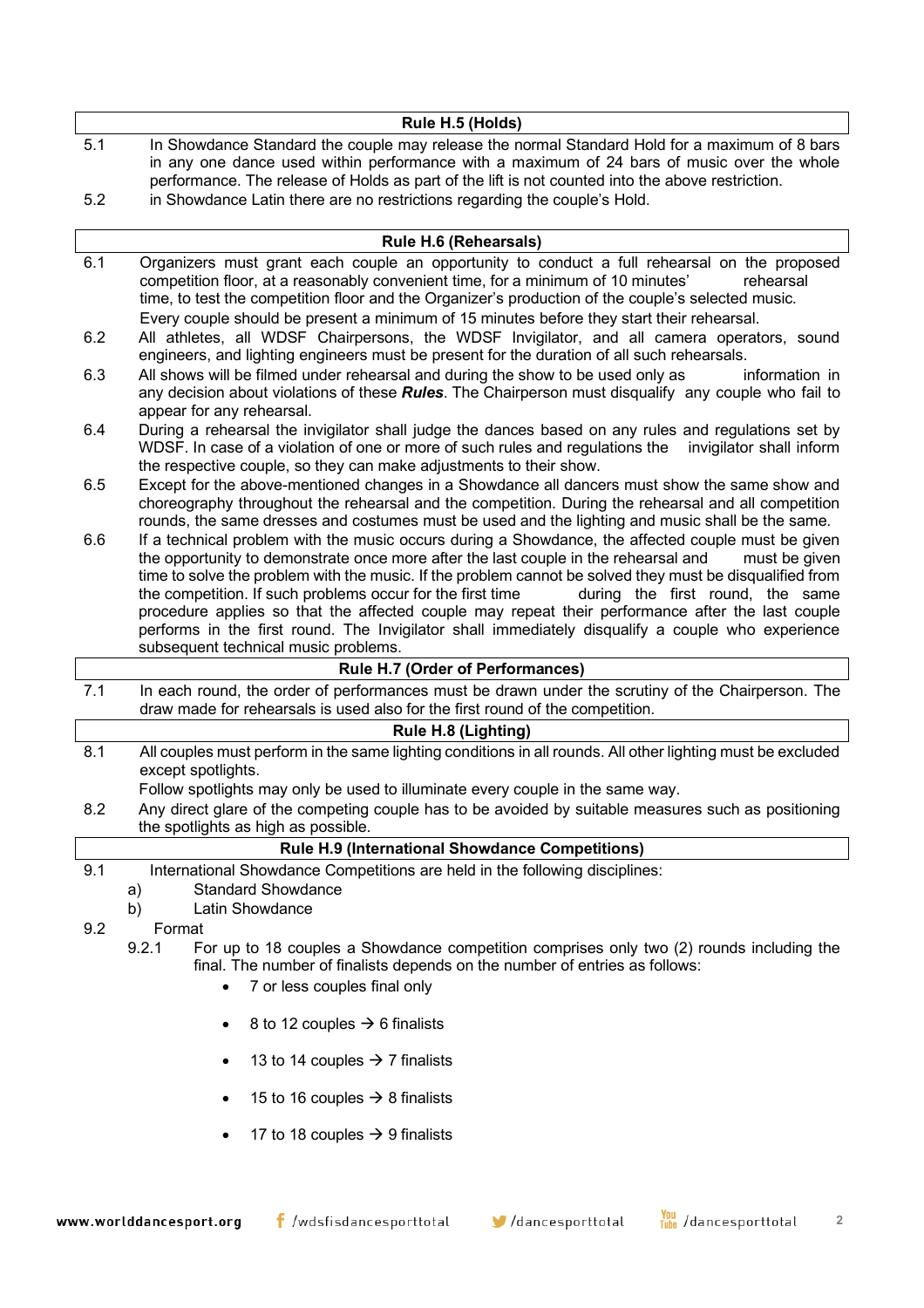If 19 or more couples enter the competition, there must be 3 rounds. In this case, the number of the couples selected for the semi-final round is 12 for up to 24 couples and 50% of all couple dancing in the first round if 25 couples or more enter the competition.

- 9.2.2 Competitors must perform the same choreography in the same order and to the same musical arrangement in every round.
- 9.2.3 There must be no pauses during any rounds.
- 9.2.4 The minimum pause between rounds is 30 minutes.
- 9.2.5 The minimum pause between rehearsal and first round is 3 hours.

## **Rule H.10 (Grades of Competition)**

10.1 WDSF World Showdance Championships

# 10.1.1. **Adult and Youth**

- a) Types of competition
	- WDSF World Championships are held:
		- aa) In the Standard dances
		- ab) In the Latin American dances
- b) Invitations:
	- Invitations must be sent to all WDSF Member bodies.
- c) Eligibility:

Every WDSF Member body may nominate two couples.

- d) Reimbursement of expenses:
	- No travel expenses, two nights´ hotel accommodations. See rule B 5 and Appendix
- 10.2 WDSF Showdance Continental Championships

## **Adult and Youth**

a) Types of competition

WDSF Continental Championships are held:

- aa) In the Standard dances
- ab) In the Latin American dances
- b) Invitations:
	- Invitations must be sent to all WDSF Member bodies in the relevant continent. For this purpose Israel is counted as a part of Europe.
- c) Eligibility:
	- Every WDSF Member body has the right to nominate two couples.
- d) Reimbursement of expenses:
	- See rule B 5 and Appendix.
- 10.3 International Showdance Invitational Competitions
	- a) Except for International Team Matches and Formation Competitions a competition may only be described as an "International Showdance Invitational Competition" if it includes couples from at least four WDSF Member bodies
	- b) Invitations:

Invitations must be sent only to WDSF Member bodies unless decided otherwise by the Presidium. c) Reimbursement of expenses:

The reimbursement of participants shall be subject to agreement between the relevant Member bodies.

## **Rule H.11 (Competition Numbers)**

11.1 During the first draw a competition number must be issued to each couple or their representative. The competition number of the couple performing must be displayed so that it is visible to the Adjudicators and the Audience.

|      | <b>Rule H.12 (Announcements)</b>                                                                                |
|------|-----------------------------------------------------------------------------------------------------------------|
| 12.1 | The organizer must provide a Master of Ceremonies ("compere") to make announcements during the<br>competitions. |
|      | All couples must complete a form in which details of their show and the theme of the show are                   |

described. When the couple has been announced they must immediately start their performance and enter the floor immediately to begin their show.

**3**